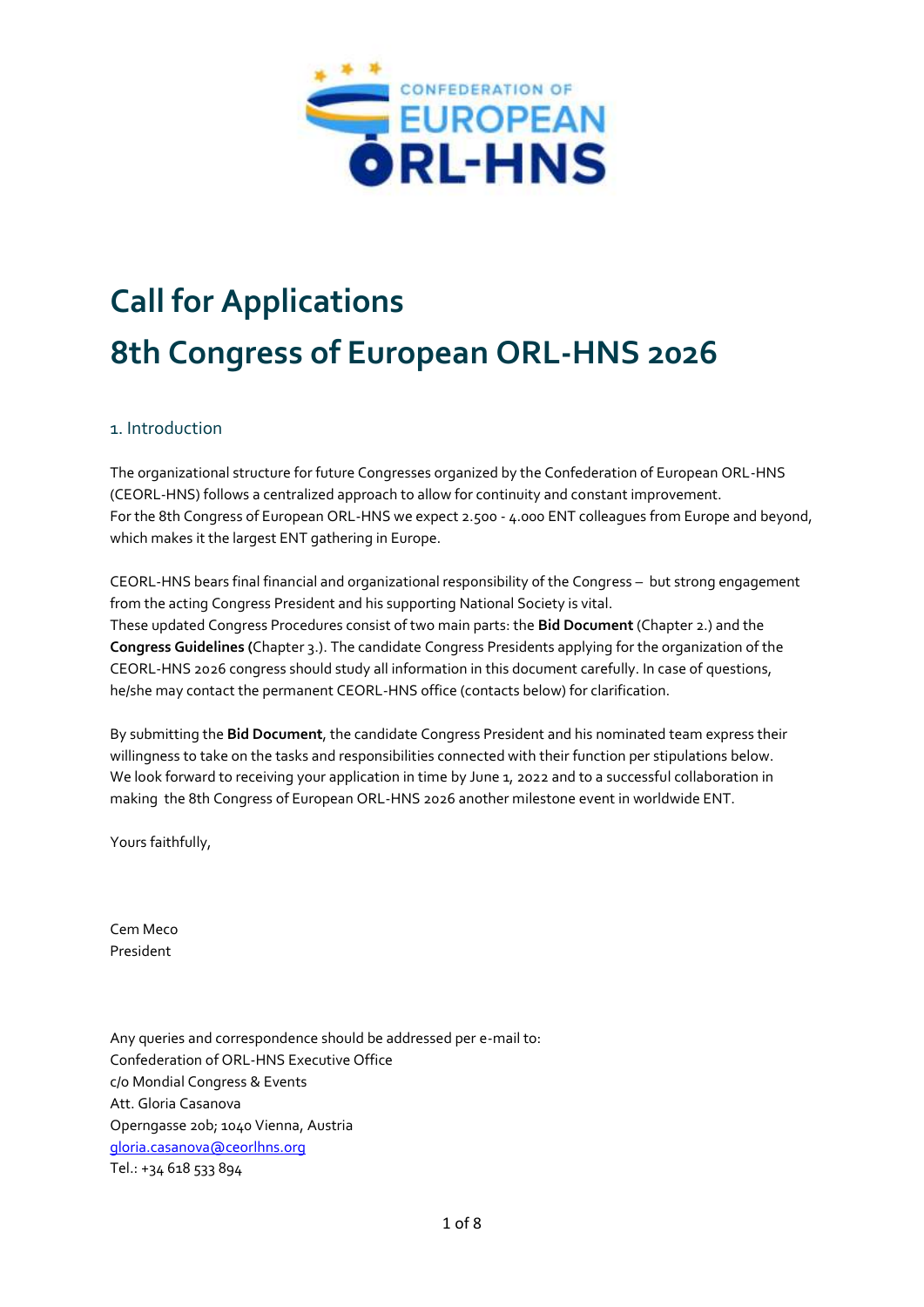

# 2. Bid Document

Interested candidate Congress Presidents are requested to provide information in the following structure. Information which cannot be backed with valid data must be marked with an Asterix (\*) and explained.

# We **encourage** candidate **Congress Presidents** to contact **their local Convention Bureau** for support in the Bid process.

In principle, eligible Congress Presidents are those candidates who fulfill the following criteria/profile:

- The Congress President disposes of experience in congress organization and a good command of English.
- The Congress President is ready to allocate an average of 15-20h/month to Congress matters (emails, organizational tasks, negotiations with industry partners …) and in addition 3-5 full days/year for Organizing meetings.
- The Congress President is officially supported by the hosting National Society.
- The Congress President is an active member of at least one Subspecialty Society, which is member of the CEORL-HNS. The Congress President is officially supported by his subspecialty society.
- The Congress President becomes member of the CEORL-HNS Presidential Council and attends Presidential Council Meetings to report on the progress of the Congress according to the stipulations in the bylaws.
- The Congress President is ready to collaborate with the CEORL-HNS Core-PCO for the day-today matters.

The **table of contents** of the **bid book** is set as follows:

# **2.1 Letter by the Candidate Congress President**

Covering milestones in his/her professional career, relations in the international ENT community, experience in Congress organization, his nominations for Scientific Chair (see 3.1.2. for details) and National Committee Chair (see 3.1.3. for details), and his/her motivation to take on this function.

The proposed Scientific Chair should fulfill the following criteria/profile:

- The Scientific Chairman is nominated by the Congress President and included in the bid book.
- The Scientific Chairman is ready to allocate an average of 15-20h/month to day-to-day matters and in addition, 1-2 full days for Programme planning meetings/year.
- The Scientific Chairman preferably comes from a different country than the Congress President.
- The Scientific Chairman requires an official letter of support by his Subspecialty Society.
- The Scientific Chairman is experienced in congress program planning and has a good command of English.
- The Scientific Chairman is ready to collaborate with the Congress President and CEORL-HNS Core-PCO for the day-to-day matters.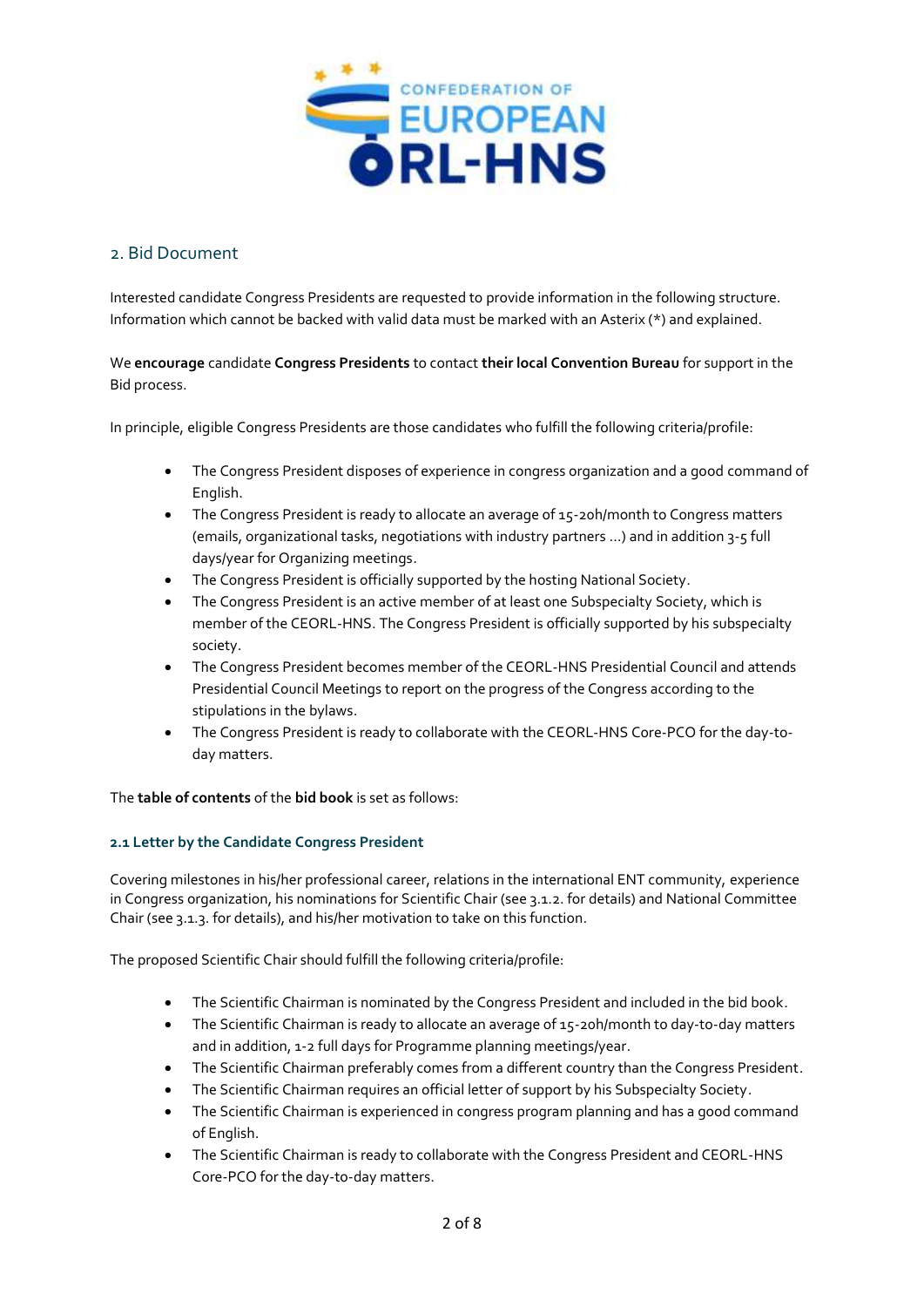

### **2.2 Hosting National Society**

This chapter should cover information on these areas:

If the National Meeting that year is planned to be (partially) integrated into the Congress – see 3.2.1. and 3.3.2. for details. If not, when does the National Meeting take place and what is its regular attendance (full delegates – excluding industry staff). In case the National Meeting is not integrated that year it is recommended to have it scheduled a minimum of 2 months away from the proposed Congress dates.

Confirmation that the hosting National Society is aware of the incidental profit and risk share modalities (see 3.3.2. and 3.3.3. for details).

Projected National/Regional Attendance.

#### **2.3 Dates**

The preferred period for the Congress is the last weekend of June or first weekend of July. Should the Congress be linked with the National Meeting then that month can be proposed.

Weekdays/Duration:

- Friday, Saturday: Set up Commercial Exhibition.
- Saturday: Business Meetings, Pre-Congress Courses/Workshops, EBE Exams, Delegate Registration, late afternoon Opening & Welcome Reception/Exhibition Opening.
- Sunday Tuesday: Core Congress/full-days.
- Wednesday: half-day Congress, Closing by 1:00-2:30 pm.
- Wednesday after Closing: dismantling of Commercial Exhibition.
- Thursday: should be kept as overflow dismantling time on optional basis.

#### **2.4 Venue and Financial Proposal**

The cost shall cover total estimated expenses for room rental including build-up/dismantling time, technical equipment and technical personnel for all session rooms. Final requirements may differ considering the analysis of the 2022 Congress in Milano.

The venue must be available in first option for proposed dates and fulfill the following criteria:

- Session Rooms (benchmark capacities In theatre style set-up):
	- 1 Main Auditorium 750 capacity.
	- 6 Rooms 200-300 capacity.
	- 7 Rooms 80-200 capacity.
	- Plus Sessions Rooms in appropriate size for National streams, if applicable (see 3.2.1. and 3.3.2. for details).

Important note: the Opening Ceremony is supposed to take place in the Main Auditorium. The attendance at previous meetings was: 2015 – Prague: 1.500 participants; 2017 – Barcelona: not available; 2019 – Brussels: 750 participants.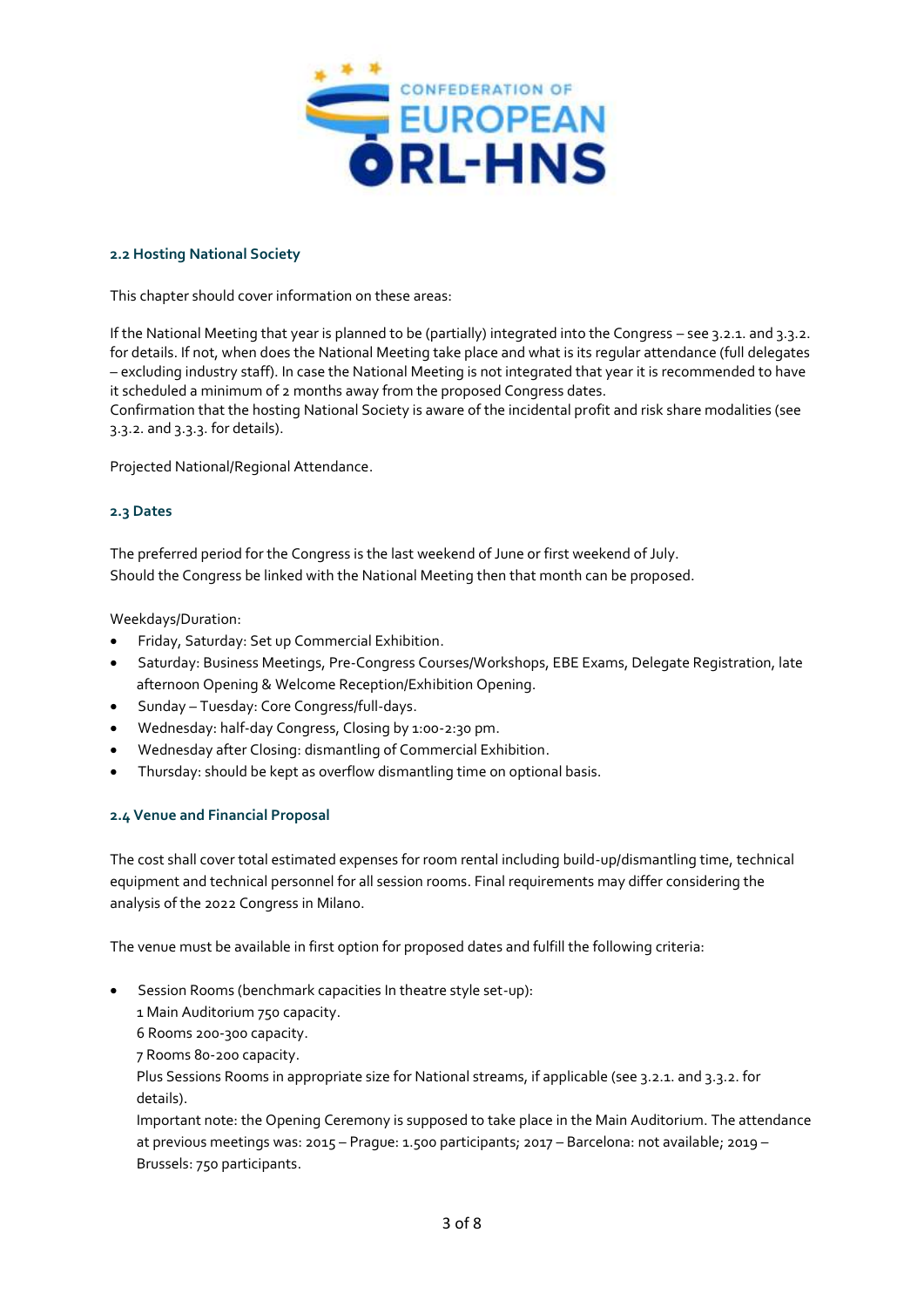

 Exhibition Area: Min 1.000 sqm net exhibition space, preferably all in one centralized area.

Other Areas:

Catering Areas for Coffee Breaks (capacity 2.000 servings per 30-minute break) and Poster Area (500 Poster Boards if used back and front end) are recommended to be integrated in the Exhibition Area.

Registration area: space for 4.000 delegates plus Exhibitors, surface from 400 sqm.

- The venue must be fully compliant with national and international Pharma and MedTech regulations: proposed destinations and venues should have a clear business focus and should not be perceived as a leisure or luxury setting.
- The venue should be located in the city centre or within max 10 min. walking distance to the next subway/tram/bus with direct connection to the city centre.
- The venue should be experienced in hosting international scientific meetings of similar size. Main onsite suppliers (venue, technical support, catering) should have a good command of English, both oral and written.

# **2.5 Support from City/Government/Local Convention Bureau to host the Congress**

Negotiate with the corresponding Convention Bureau or tourist office to obtain the financial support or subsidized/free services for site visits, marketing material, public transport, ...

# **2.6 Access of Host Destination**

- Specify number of daily flights to European cities and intercontinental destinations.
- Specify access via train.
- Specify access Airport to city centre and Congress venue.

# **2.7 Local Infrastructure**

Hotels:

General information on hotels (category, capacity) in vicinity of the proposed venue: in walking distance up to 10 min. and within reach by (public) transportation in up to 30 min.

Confirm availability of allotments and price per category (indicate the consumer price index to be applied if applicable) for proposed dates according to following requirements:

Total rooms: 2.000.

Pick Ups/Night of total rooms: Thu/Fri 20%, Fri/Sat 75%, Sat-Wed 100%, Wed/Thu 20%.

Breakdown/categories: 5% 5 Star, 45% 4 Star, 50% 3+2 Star (but may differ depending on location, price level and quality).

It is recommended to ask the local Convention Bureau to pre-block the allotment.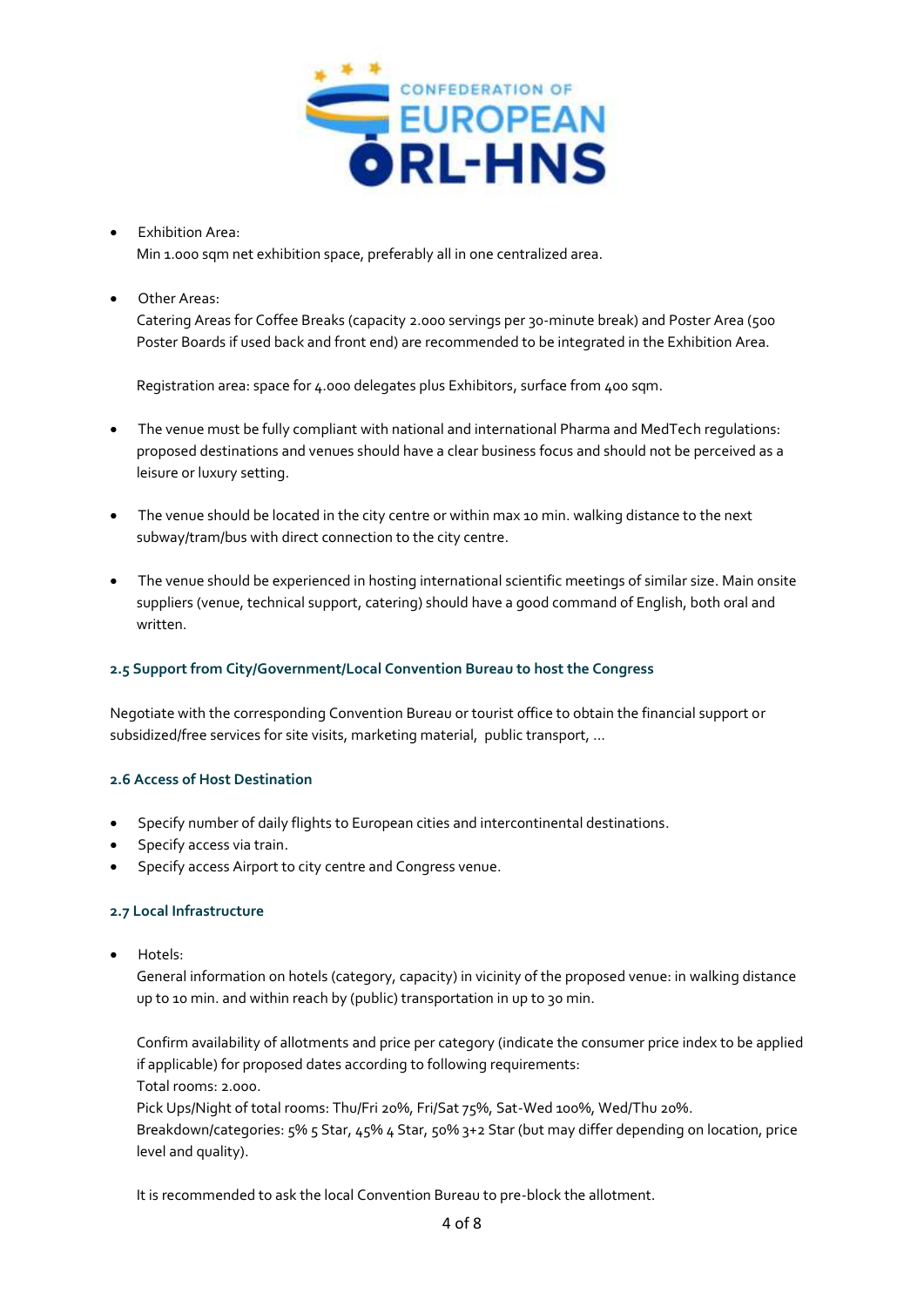

- Local Transportation: General information on public transport system.
- Venues for Networking Events Optional: General information on suitable venues to networking events with 150 - 200 and 500 attendees.

# **2.8 Other Important Information**

Any information considered relevant for the decision and not covered in the above areas should be mentioned here. This information could be on destination level, national society level, budget level, ...

#### **2.9 Nomination of preferred Local PCO – Optional**

To collaborate with the CE ORL-HNS Core-PCO for local services (social events, industry events, tours, hostesses, local transportation).

#### 2.10 Timeline Application Process

- Step 1 Deadline to submit the bid book: June 1, 2022.
- Step 2 Applications are evaluated by the CEORL-HNS Presidential Council. Candidates may be contacted in the meantime to clarify open issues.
- Step 3 The CEORL-HNS Presidential Council ranks applications according to defined criteria and proposes the highest-ranked candidate for ratification by the General Assembly on the occasion of the 6th Congress of European ORL – HNS in Milano. The candidate Congress President is invited to make a 10 min presentation followed immediately by the vote.

# **3. Congress Guidelines**

#### **3.1. Committees**

#### 3.1.1 Organizing Committee

Formed by the Congress President with support of the CEORL-HNS Core-PCO, manages the logistics, financials, organizational and promotional tasks related to the Congress.

#### Chair: Congress President

The Congress President is the acting Director of the Congress and responsible for the day-to-day operations in collaboration with the CEORL-HNS Core-PCO.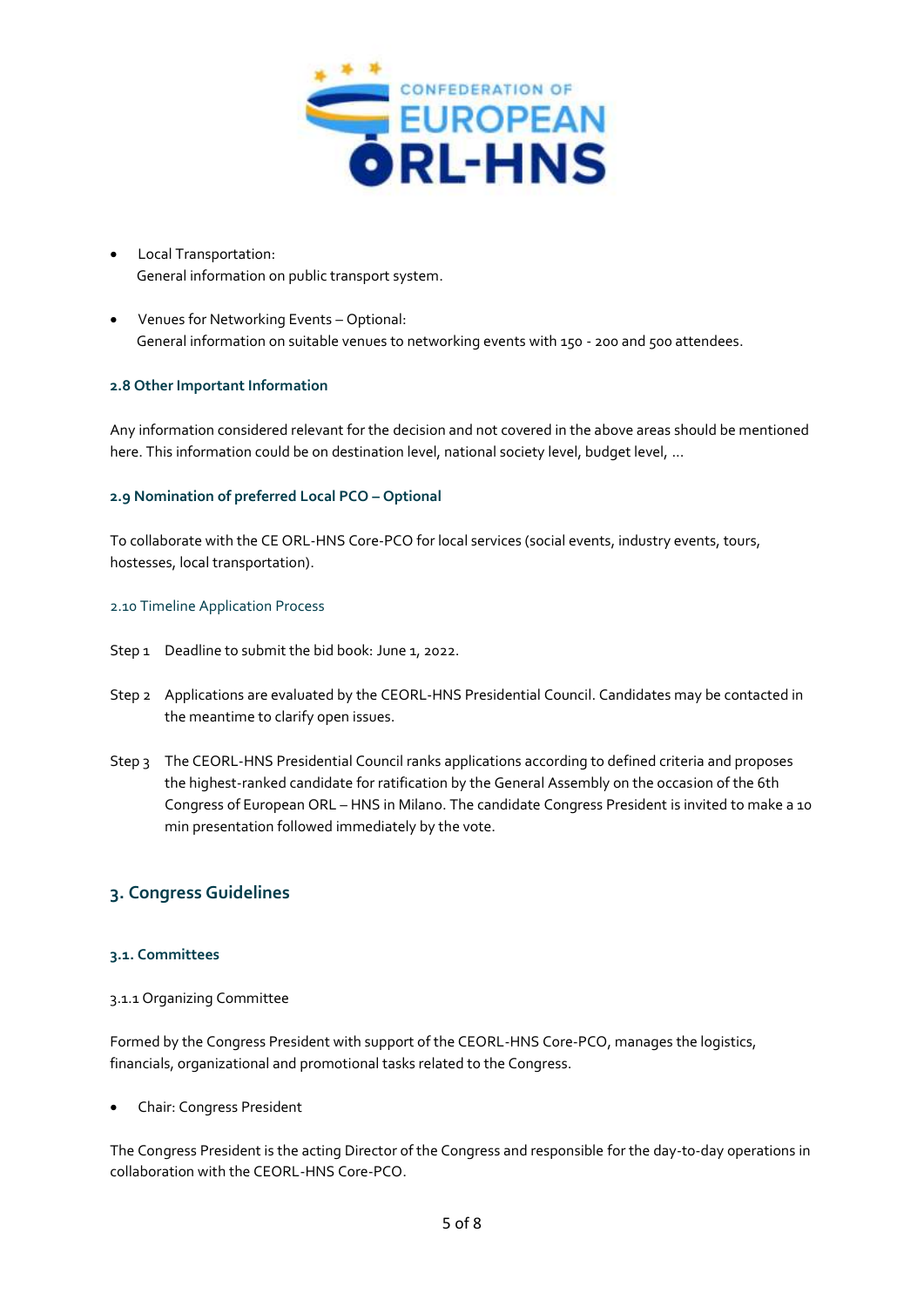

The Conference President works in accordance with the CEORL-HNS Presidential Council, which reserves the right to intervene in the case of conflict with CEORL-HNS goals or standards.

# 3.1.2 International Scientific Committee

The International Scientific Committee, led by the Scientific Chairman, is responsible to compile the international Scientific Programme in collaboration with the CEORL-HNS Core-PCO. National Streams in the local language are elaborated by the Congress President.

- Chair: Scientific Chairman.
- Scientific Core Committee: formed by experts from each topic who will work on the development and composition of the scientific programme.
- Subspecialty Societies: formed by the representatives of the subspecialty society members of the Confederation that propose the contents of the scientific programme and speakers.
- National Societies: formed by the representatives of the national society members of the Confederation that propose speakers to complete the scientific programme.

# **3.2. Programme**

The official language of the Congress is English but up to three programme streams may be provided in the national language.

3.2.1. Number Parallel Streams

- International streams: 11-13 streams in parallel as deemed appropriate by the functionalities of the Venue, Programme planning and number of National streams. The official language for the internationals streams is English, no translation is provided by CEORL-HNS.
- National streams: up to three (3) which are elaborated by the Congress President in coordination with the National Committee.

#### 3.2.2 Session Types International Streams – Recommended Benchmark Ratios

- 50% Educational (Instructional Courses, Cornerstones in ENT Track, Workshops, Case Studies, etc.).
- 50% Scientific (Round Tables, Key Notes, Free Papers, Posters, etc.).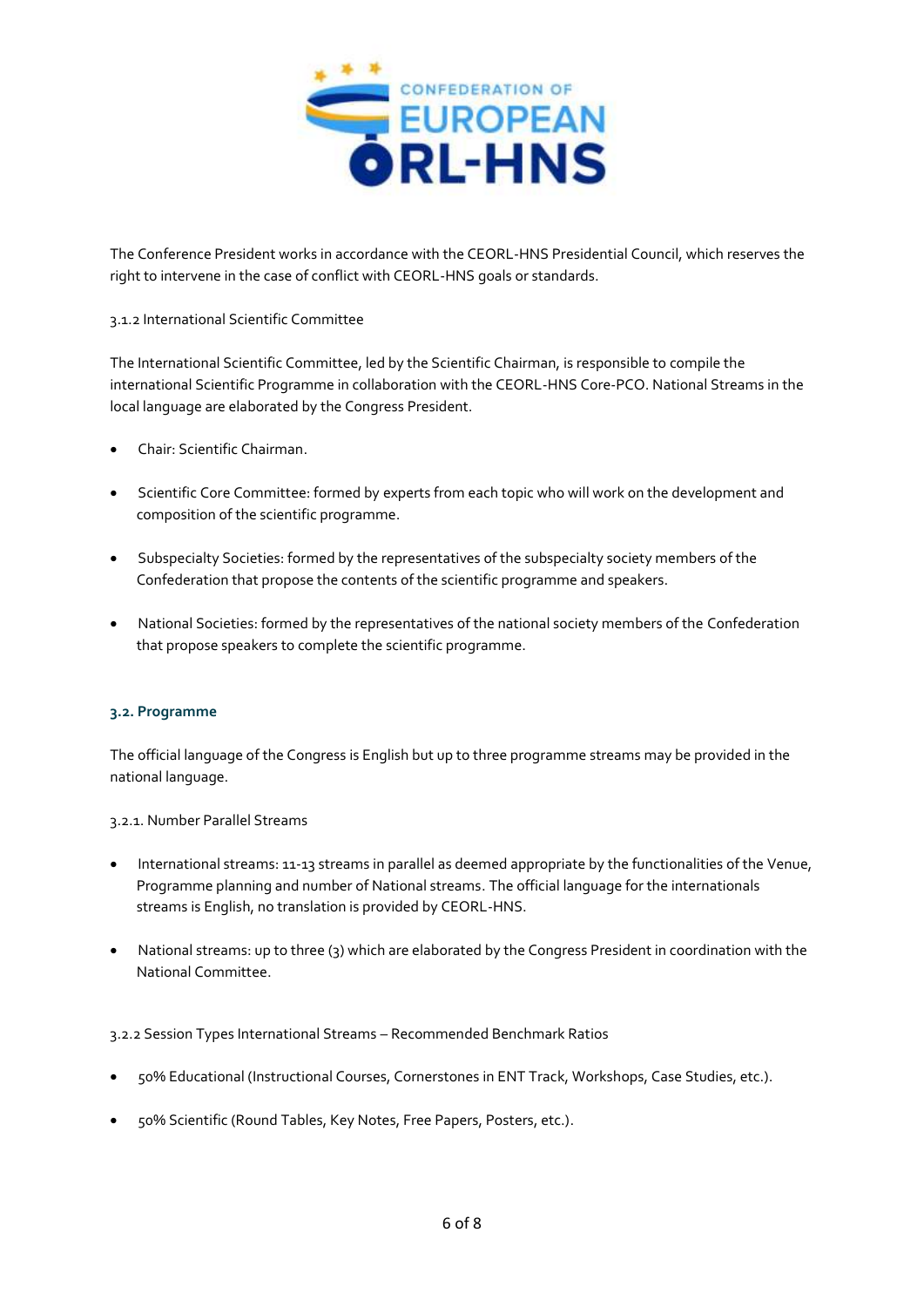

3.2.3. Distribution Session Topics International Streams – Recommended Benchmark Ratios (Min/Max)

- Otology/Neurootology 20 25%
- Rhinology/Allergy 20 25%
- Laryngology 12 15%
- Head & Neck 22 15%
- Other 20 36%

(Facial Plastic and Reconstructive Surgery; Pediatric Otolaryngology; Phoniatrics, Skull Base, Sleep Medicine; Miscellaneous).

# 3.2.4. Invitation Policy Faculty

All invited Faculty (Speakers, Chairs) pay for their registration and travel costs. The Congress President has the mandate to invite guests actively participating in the official Scientific Programme within a budget limit of up to EUR 10.000,00. Any invitations in excess must be approved by the CEORL-HNS Presidential Council. Members of the CEORL-HNS Presidential Council are exempted from registration fees.

# **3.3. Budget & Financial Management, Incidental Profit, Risk Share**

# 3.3.1. Principles

The Congress President – together with the CEORL-HNS Core-PCO – develops a full initial budget until 15 months before the Congress. This budget must be approved by the CEORL-HNS Presidential Council and is updated for every Presidential Council meeting indicating major variances. Within the last three months prior to the Congress, the budget is updated on a monthly basis.

- From a technical point of view the budget is compiled and managed by the CEORL-HNS Core-PCO and the Presidential Council members in the International Organizing Committee have full access to all data/information at all times.
- Changes in projected costs to the agreed initial budget of up to EUR 10.000 are at the discretion of the Congress President. For expenses in excess, he/she may consult the CEORL-HNS President for approval. In any case, the Congress President has to justify the costs with the next budget update in the Presidential Council.

# 3.3.2. Share Incidental Profits (**a simulation of various scenarios and financial impact is available upon request**)

- Hosting National Society
	- In case national Programme streams are offered see chapter 3.2. Programme for details a cost contribution of EUR 8.000 for a meeting room with up to 100 capacity and EUR 15.000 for a meeting room with up to 250 capacity is deducted from the profit share.
	- The National Society will receive a 4% from total income.